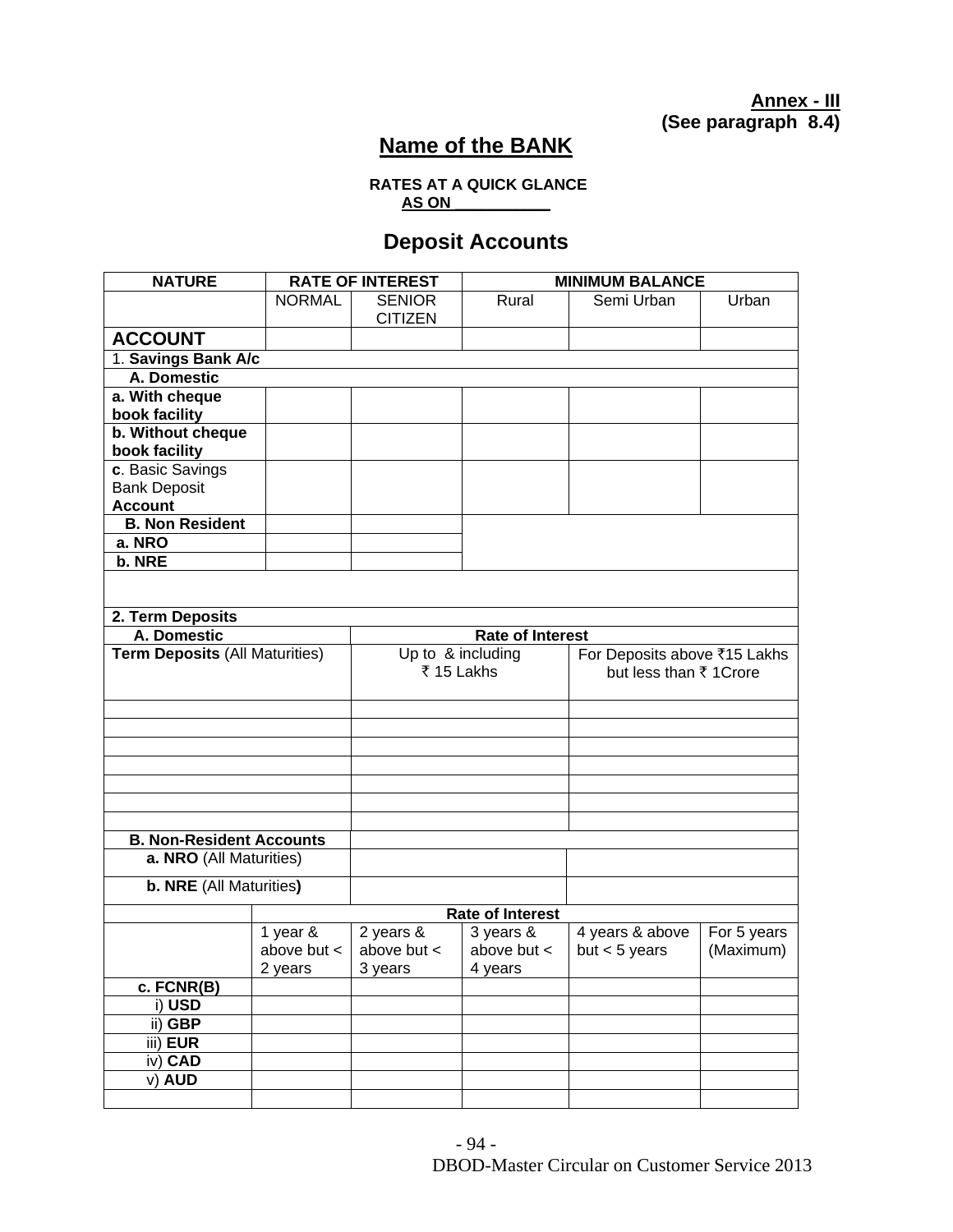## **LOANS**

|                          |                      | Processing       |                    |              |                    |
|--------------------------|----------------------|------------------|--------------------|--------------|--------------------|
|                          |                      | Charges          |                    |              |                    |
| <b>LOANS</b>             |                      |                  |                    |              |                    |
| 1. Housing Loan          | Up to $\overline{z}$ | More than        | Above              | Above        |                    |
|                          | lakhs                | ₹__ lakhs Up     | ₹__ lakhs Up       | ₹__lakhs     |                    |
|                          |                      | to ₹__lakhs      | to $\bar{z}$ lakhs |              |                    |
| <b>Floating Category</b> |                      |                  |                    |              |                    |
| Up to 5 years            |                      |                  |                    |              |                    |
| More than 5 Yrs &        |                      |                  |                    |              |                    |
| up to 10 Yrs             |                      |                  |                    |              |                    |
| More than 10 Yrs         |                      |                  |                    |              |                    |
| <b>Fixed Category</b>    |                      |                  |                    |              |                    |
| Up to 5 years            |                      |                  |                    |              |                    |
| More than 5 Yrs &        |                      |                  |                    |              |                    |
| up to 10 Yrs             |                      |                  |                    |              |                    |
| More than 10 Yrs         |                      |                  |                    |              |                    |
|                          |                      |                  |                    |              |                    |
| 2. Personal Loan         |                      |                  |                    |              |                    |
| a) Consumer              |                      |                  |                    |              |                    |
| <b>Durable Loan</b>      |                      |                  |                    |              |                    |
| b) Senior Citizen        |                      |                  |                    |              |                    |
| <b>Loan Scheme</b>       |                      |                  |                    |              |                    |
| c) Personal Loan         |                      |                  |                    |              |                    |
| <b>Scheme</b>            |                      |                  |                    |              |                    |
| d)                       |                      |                  |                    |              |                    |
| 3. Vehicle Loan          |                      |                  |                    |              |                    |
| a. Two Wheeler           |                      |                  |                    |              |                    |
| Loans                    |                      |                  |                    |              |                    |
| b. Three Wheeler         |                      |                  |                    |              |                    |
| Loans                    |                      |                  |                    |              |                    |
| c. For New Cars          |                      |                  |                    |              |                    |
| d. For Old Cars          |                      |                  |                    |              |                    |
| 4. Educational           | Up to ₹4.00 lakhs    |                  | ₹4.00 lakhs up to  |              |                    |
| Loans                    |                      |                  | ₹20 lakhs          |              |                    |
|                          | Repayable in         | Repayable in     | Repayable in       | Repayable in | For studies        |
|                          | $\_$ years           | more than $_{-}$ | $\_$ years         | more than    | in India $=$       |
|                          |                      | years            |                    | years        |                    |
|                          |                      |                  |                    |              | <b>For Studies</b> |
|                          |                      |                  |                    |              | $Abroad =$         |
|                          |                      |                  |                    |              |                    |